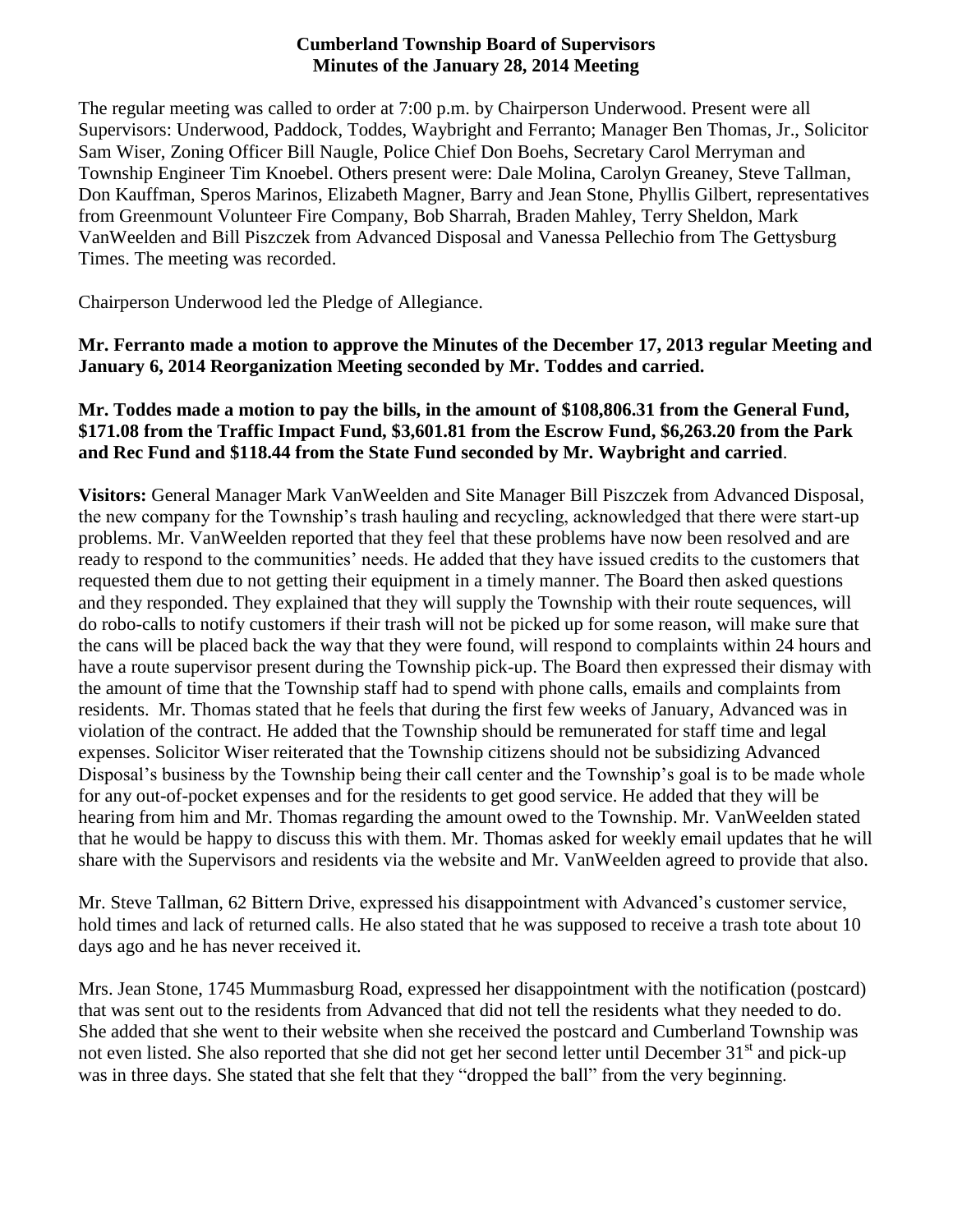#### **Engineer/Plans:**

Mr. Knoebel reported that the Township received a request for a bond release for the Western Gateway Project – Seminary Site Improvements project. Mr. Knoebel has prepared a memo dated January 22, 2014 that recommends that the financial security for this project may be released. He added that there is a Stormwater Management Operations and Maintenance Agreement for the project. **Mr. Ferranto made a motion to release the financial security, in the amount of \$60,308.00, seconded by Mr. Toddes and carried.**

Mr. Knoebel also reported that there are three requests for extension on the agenda. The first is from Robert Sharrah, on behalf of the Judy Miller Final Plan. The Board asked for an update on this subdivision since it has been extended many times. Mr. Sharrah explained that the plan is for her estate planning and they need to get a sewer line to the lot or post financial security. The Board asked Mr. Sharrah if he would make the extension request for one year rather than 90 days and he agreed that he would and follow up with an amended request. **Mr. Toddes made a motion to grant a 12-month extension for the Judy Miller Final Plan seconded by Mr. Paddock and carried.**

The second request is for the Gettysburg Municipal Authority Lot Addition Plan. Mr. Knoebel reported that this project is located in Gettysburg Borough with only a small piece of the property located within the Township. He added that the Township has deferred the review of this plan to the Borough. Mr. Terry Sheldon, consultant for the project, reported that they do have Gettysburg Borough's approval of the plan. **Mr. Waybright made a motion to approve the plan subject to receiving plans approved and signed by Gettysburg Borough seconded by Mr. Toddes and carried.**

Mr. Knoebel reported that the third request is for a 60-day extension for Scott and Michelle Milhimes who are awaiting action on their Conditional Use application and that is on tonight's agenda. **Mr. Ferranto made a motion to grant the 60-day extension request for Scott and Michelle Milhimes seconded by Mr. Waybright and carried.**

Mr. Knoebel reported that the Greenmount Area Act 537 Plan update was discussed at length at the workshop and a draft copy of the plan was provided to the Supervisors for their review. The next step is for the Board to authorize advertisement of the plan. The plan would have a thirty-day comment period, go to the Township and County Planning Commissions and finally a public hearing would be held. After the plan is adopted by the Township it would go to PaDEP for their approval and the design and construction will take about two years. He added that PaDEP directed this action. Solicitor Wiser stated that no agreement has been reached with Timeless Towns yet and if it cannot be, the Township will attach the draft agreement that was presented to Timeless Towns. **Mr. Toddes made a motion to advertise the Act 537 Plan amendment seconded by Mr. Waybright and carried.**

# **Public Comment:**

Mrs. Jean Stone, 1745 Mummasburg Road, thanked the Township for placing the Notification Resolution on the home page of the website and reported that she could not access the Agenda page and there is a problem with the website. Mrs. Stone also stated that she received a copy of the complaint for the Keller poultry operation from the District Justice's office and it only mentions the driveway. She added that there is no mention of the second stormwater basin that has never been installed and they are concerned why it was not included. Solicitor Wiser stated that the document speaks for itself and the Township cannot comment on a pending enforcement action. She added that she hopes that the complaint will be amended to include the stormwater basin not being installed.

Mr. Bob Signor, 525 Herr's Ridge Road, asked the Board to pass on a comment to Mr. Shealer. He thanked him for his work on the roads both in summer and in winter and feels that he should be recognized for his service. Chair Underwood reported that Mr. Shealer will be at the next meeting to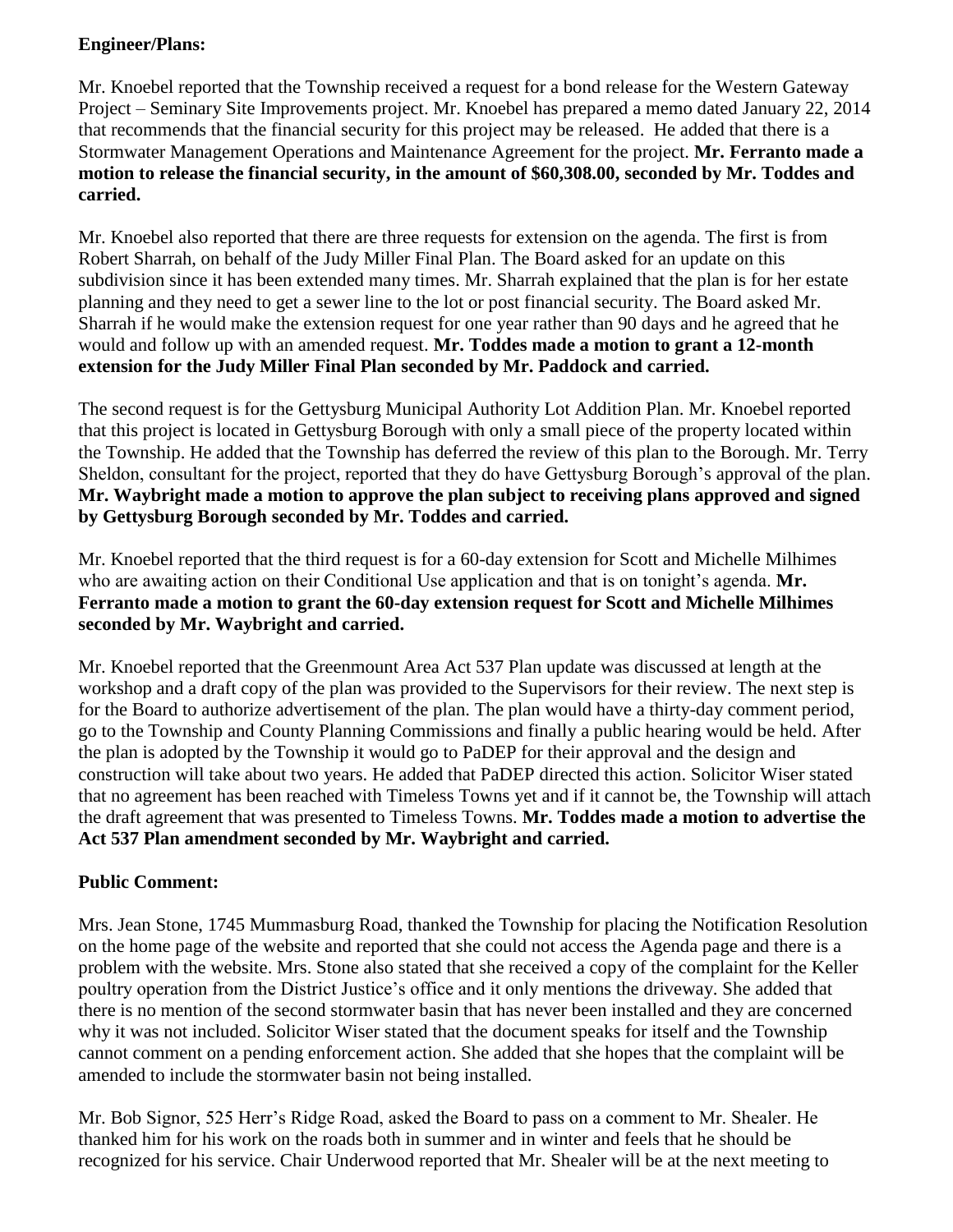receive recognition from the Board for his many years of service on the Board.

Mr. Speros Marinos, 912 Baltimore Pike, reported that the Historical Society has a new address, has money in their budget for the Township name signs at the boundaries and are planning a birthday party for the Township and would like to discuss this further in the future. He also thanked the road crew for replacing the road sign in front of his business that was damaged, complemented the Police Department and office staff. Mr. Marinos also congratulated Chair Underwood and Supervisor Paddock. Mr. Marinos also asked the Board to work on the Comprehensive Plan and Zoning update.

## **Police Report:**

Police Chief Don Boehs presented a written and oral report of police activities for the month of December including; 336 complaints, 97 traffic stops, 69 combined arrests, 15 traffic accidents, 8 targeted enforcements and 13,032 patrol miles. He added that they assisted other agencies 9 times and they were assisted twice. Chair Underwood reported that Officer Daniel Barbagello is now a certified Police Chaplain and was recently appointed the state director of the American Police Chaplains' Association and the Township is very proud of him. She added that his services are being offered to other Emergency Services personnel in the community. Mr. Thomas reported that the Township and Gettysburg Borough each received a \$2,500.00 check from Anheuser Busch that was dedicated to public safety costs during the  $150<sup>th</sup>$  Anniversary of the Battle of Gettysburg. He reported that the Township will also receive money from the State for expenses incurred during the  $150<sup>th</sup>$ .

# **Active Business:**

Chair Underwood reported that the Township held a public hearing on December 17, 2013 for an application for Conditional Use from Harvest Investment Group, LLC for an Assisted Living and Memory Care facility. Solicitor Wiser stated that not all Supervisors were in attendance at that hearing, but they have been provided with the transcript and all exhibits, are well informed with the proceedings and are able to participate in voting on this matter. After some discussion Solicitor Wiser summarized the conditions that had been discussed as follows:

- 1. The applicant obtains any and all necessary Highway Occupancy permits for the entrance and egress points shown on the plan.
- 2. The applicant submits a Land Development Plan that meets all of the requirements of the Subdivision and Land Development Ordinance.
- 3. The applicant complies with Part 5 of the Code of Ordinances Historic District.

# **Mr. Ferranto made a motion to grant Conditional Use approval to Harvest Investment Group, LLC with the three conditions noted above by Solicitor Wiser seconded by Mr. Toddes and carried.**

Chair Underwood also reported that the Township held a public hearing on January 6, 2014 for a Conditional Use application from Scott and Michelle Milhimes for an expansion of their existing auto repair facility on Chambersburg Road. Solicitor Wiser reported that the Milhimes' existing facility is located on the same property as their home and the expansion will be going on an adjoining property that the Milhimes have acquired and that is why the conditional use approval was necessary. He added that the prior approval had two conditions: hours of operation from 8 a.m. – 5 p.m. and no vehicles can be stored on the property for more than 30 days. The Planning Commission recommended that the alley that is shown on the plan be maintained and Mr. Paddock asked that the shrubbery buffer also be maintained. **Mr. Toddes made a motion to approve the Conditional Use application with the four conditions mentioned seconded by Mr. Paddock and carried.**

**The Board affirmed their action taken at the workshop to authorize the Township's participation in the Pa. Department of General Services "COSTARS" purchase program for vendor: Valley Quarries, by motion of Mr. Waybright, seconded by Mr. Paddock and carried.**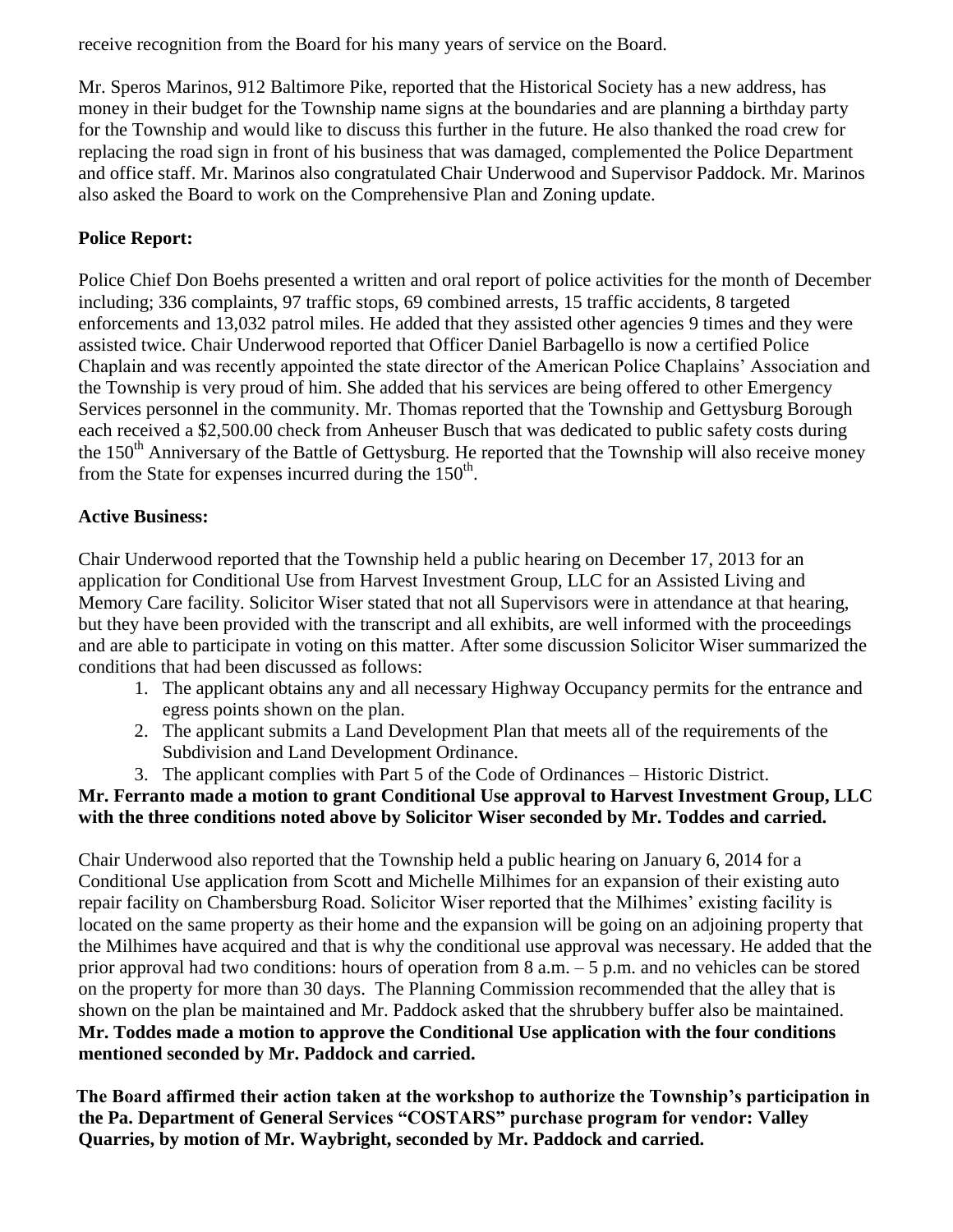**The Board also affirmed their action taken at the workshop to authorize the Township's participation in the Adams County Council of Governments (ACCOG) 2014 bid/purchase program by motion of Mr. Paddock seconded by Mr. Toddes and carried.**

**Solicitor: Nothing further to report.**

## **Committee Reports and comments from Board Members:**

**Public Safety** - Chair Underwood reported that the committee recommends replacing the full-time officer that resigned by interviewing current/interested part-time officers for the full-time position and this will have a positive effect on the budget since the new officer will start at a lower rate of pay. **Mr. Toddes made a motion to authorize the vacancy in the Police Department to be filled by a status-change from part-time to full-time seconded by Mr. Waybright and carried.**

**Park and Recreation -** Mr. Toddes reported that the Gettysburg Area Recreation Authority (GARA) has a Memorandum of Understanding for 2014 ready for the three entities: GARA, Gettysburg Borough and the Township to sign. He added that Gettysburg Borough has already signed the MOU and made their first installment payment. **Mr. Ferranto made motion to adopt the Memorandum of Understanding with Gettysburg Borough and GARA seconded by Mr. Waybright and carried. Mr. Ferranto also made a motion to authorize the first installment payment to GARA, in the amount of \$25,773.50 be paid from the Park and Rec Fund seconded by Mr. Paddock and carried.** Mr. Toddes also reported that they are planning a dog park to be opening in the summer. The Board thanked Mr. Toddes for all of his hard work and effort on this project.

**Finance –** Chair Underwood reported that the committee is recommending the replacement purchase of a power washer, in the amount of \$4,133.43, and bulk oil purchase for the Police vehicles, in the amount of \$767.80 for the synthetic oil and \$642.20 for the metered pump system. **Mr. Ferranto made a motion to approve the purchases seconded by Mr. Paddock and carried.** 

Chair Underwood reported that she did speak with Adam McClain regarding the questions about the storm drain markers and he indicated that he is just starting the process and will have to do some research. The Board agreed that they are interested in getting some more information as long as there is no cost to the Township.

# **Staff Reports:**

Mr. Thomas reported that he and Mr. Ferranto attended the York Adams Tax Bureau meeting and they elected officers: President – Dennis Luckenbaugh from North Codorus Township, First Vice-President – Ron Harris from Carroll Valley Borough, Second Vice-President – Leah Pritchett from North Eastern School District, Secretary – Patricia Shaub from Hopewell Township and Treasurer – Jean Green from Railroad Borough. They also approved appointment of committees and for 2010 will be sending out a total distribution of \$692,000.00. He added that York Adams Tax Bureau did not collect for the Township in 2010. He added that their collection cost is 1.7%.

Mr. Thomas also reported that a contract was signed with Constellation Energy to supply the Township's electricity at a 42% reduction in cost from .888 to .624 per Kwh.

Mr. Thomas also reported that we have received a signed Memorandum of Understanding back from Greenmount Fire Company and Gettysburg and Barlow Fire Companies still have some questions that they need answered by their legal counsel.

The Zoning Officer and Assistant Secretary's reports were reviewed.